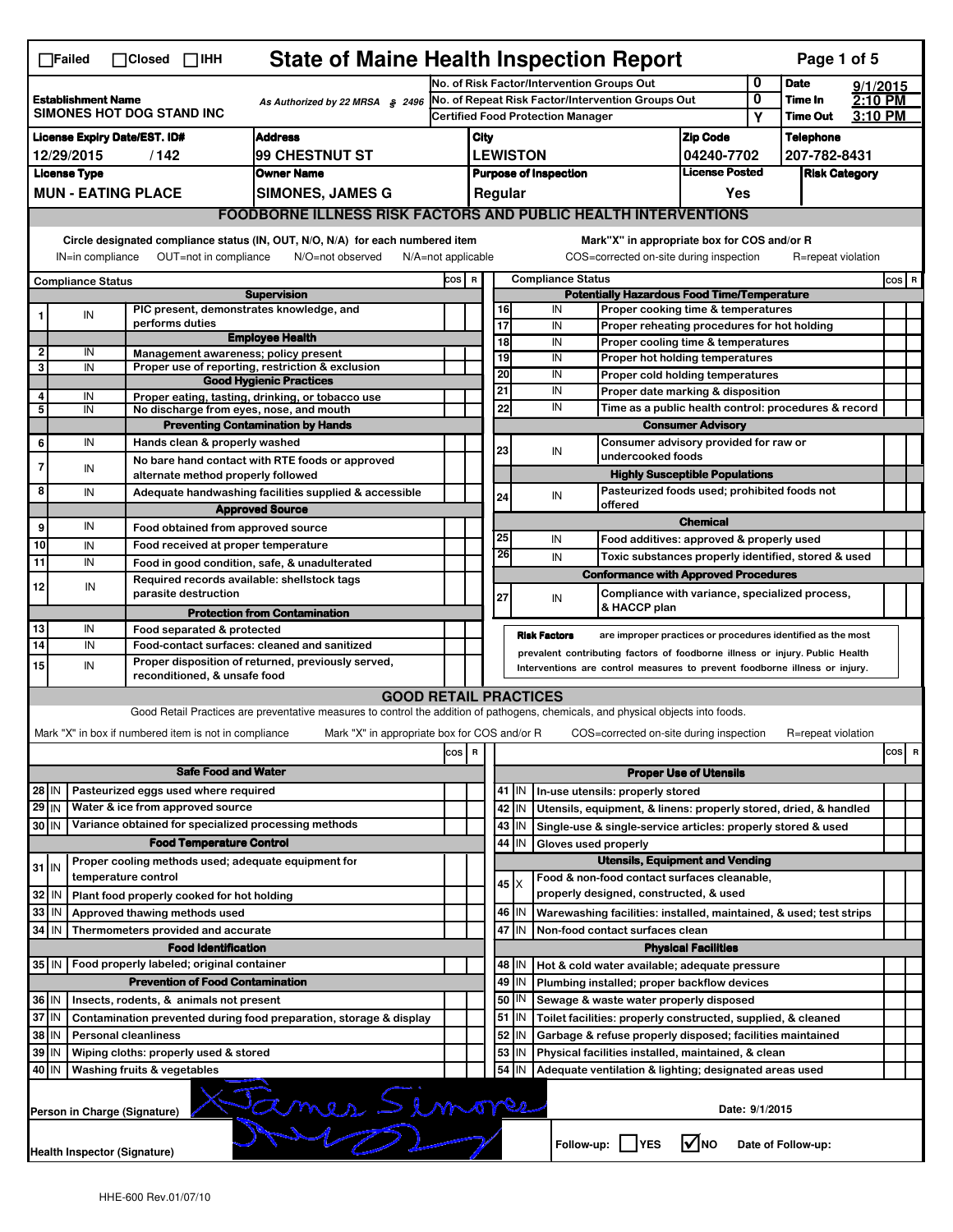|                                                        | Page 2 of 5                      |                                                                               |  |                                  |                  |
|--------------------------------------------------------|----------------------------------|-------------------------------------------------------------------------------|--|----------------------------------|------------------|
| <b>Establishment Name</b><br>SIMONES HOT DOG STAND INC |                                  | \$2496<br>As Authorized by 22 MRSA                                            |  |                                  | 9/1/2015<br>Date |
| License Expiry Date/EST. ID#<br>/142<br>12/29/2015     | <b>Address</b><br>99 CHESTNUT ST | City / State<br><b>Zip Code</b><br><b>LEWISTON</b><br><b>ME</b><br>04240-7702 |  | <b>Telephone</b><br>207-782-8431 |                  |
|                                                        |                                  | <b>Temperature Observations</b>                                               |  |                                  |                  |
| Location                                               |                                  | <b>Notes</b>                                                                  |  |                                  |                  |
| sandwich bar                                           | 32                               |                                                                               |  |                                  |                  |
| frig                                                   | 40                               |                                                                               |  |                                  |                  |
| hot water                                              | 110 plus                         |                                                                               |  |                                  |                  |



**Date: 9/1/2015**

**Health Inspector (Signature)**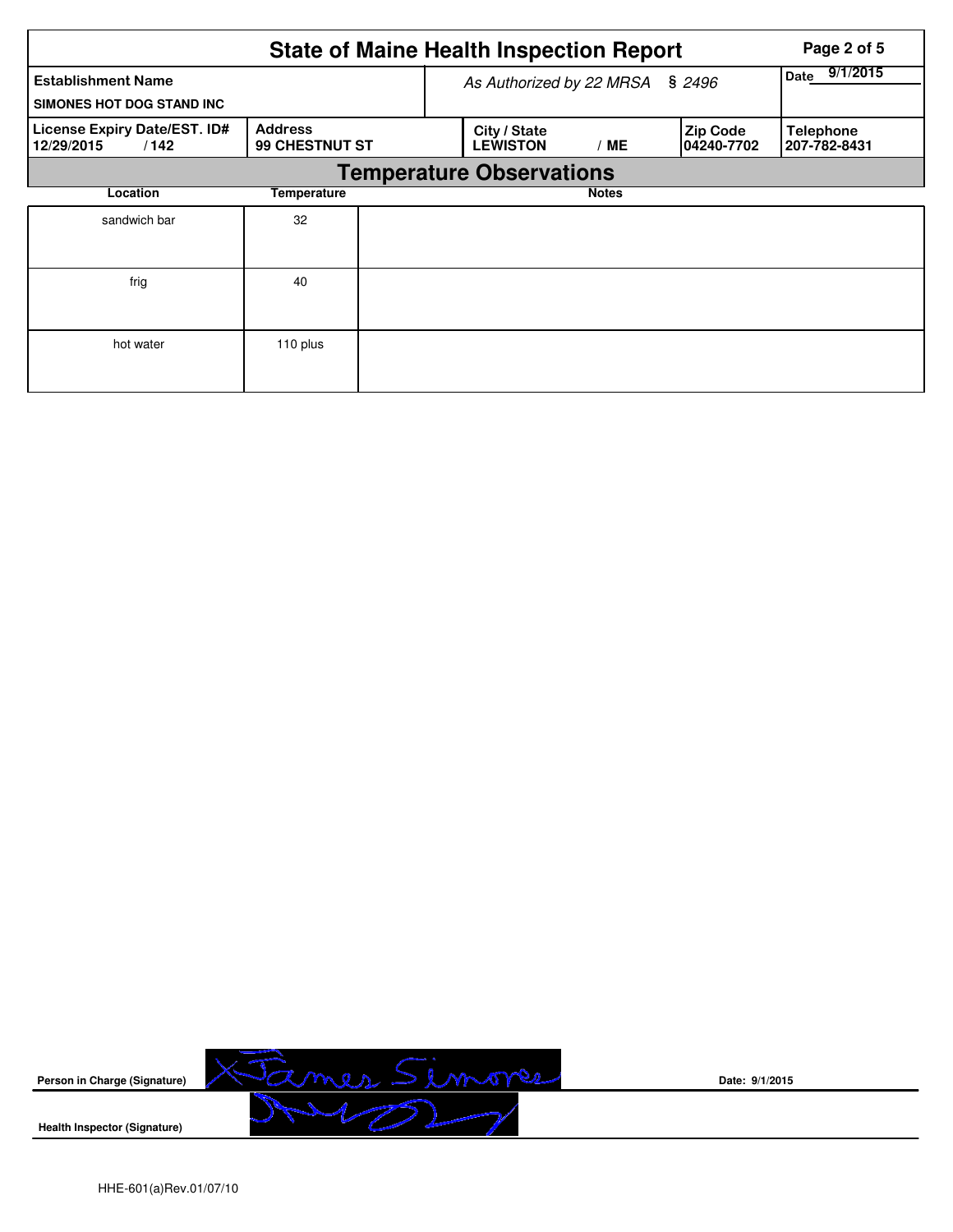| <b>State of Maine Health Inspection Report</b>                                                                                                     |                                  |                                 |           |                               |  |  |  |  |  |
|----------------------------------------------------------------------------------------------------------------------------------------------------|----------------------------------|---------------------------------|-----------|-------------------------------|--|--|--|--|--|
| Date<br><b>Establishment Name</b><br>SIMONES HOT DOG STAND INC                                                                                     |                                  |                                 |           |                               |  |  |  |  |  |
| License Expiry Date/EST. ID#<br>12/29/2015<br>/142                                                                                                 | <b>Address</b><br>99 CHESTNUT ST | City / State<br><b>LEWISTON</b> | <b>ME</b> | <b>Zip Code</b><br>04240-7702 |  |  |  |  |  |
| <b>Observations and Corrective Actions</b>                                                                                                         |                                  |                                 |           |                               |  |  |  |  |  |
| Violations cited in this report must be corrected within the time frames below, or as stated in sections<br>8-405.11 and 8-406.11 of the Food Code |                                  |                                 |           |                               |  |  |  |  |  |

45: 4-202.16: N: Non-food contact surfaces are improperly designed and constructed.

INSPECTOR NOTES: remove duct tape counter tops

45: 4-204.12: N: Equipment openings, closures and deflectors are improperly designed and constructed.

INSPECTOR NOTES: replace split door seals frig and sandwich bars



**Date: 9/1/2015**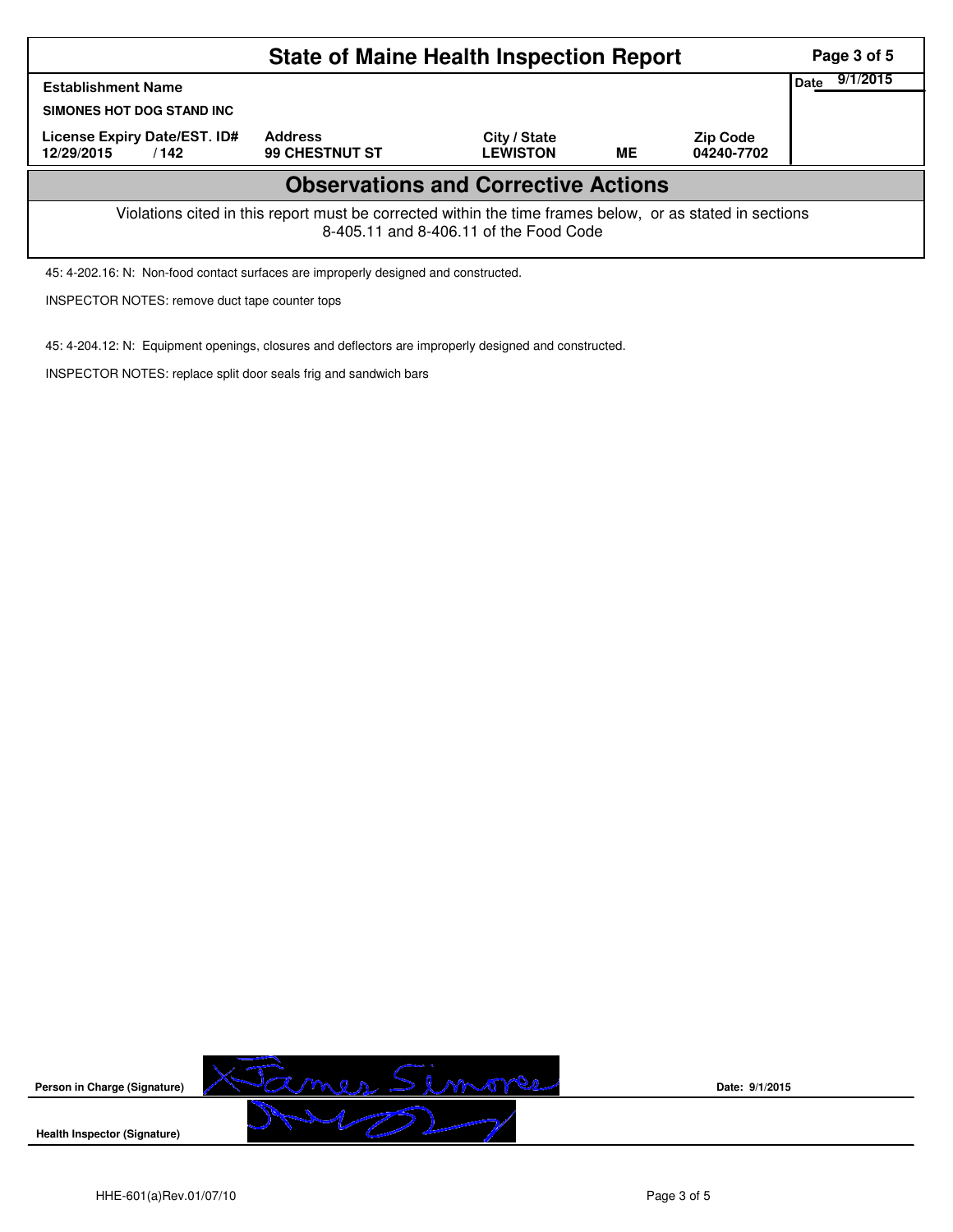| <b>State of Maine Health Inspection Report</b>     |                                         |                                 |    |                               |  |  |  |  |  |
|----------------------------------------------------|-----------------------------------------|---------------------------------|----|-------------------------------|--|--|--|--|--|
| <b>Establishment Name</b>                          |                                         |                                 |    |                               |  |  |  |  |  |
| SIMONES HOT DOG STAND INC                          |                                         |                                 |    |                               |  |  |  |  |  |
| License Expiry Date/EST. ID#<br>12/29/2015<br>/142 | <b>Address</b><br><b>99 CHESTNUT ST</b> | City / State<br><b>LEWISTON</b> | MЕ | <b>Zip Code</b><br>04240-7702 |  |  |  |  |  |
| <b>Inspection Notes</b>                            |                                         |                                 |    |                               |  |  |  |  |  |

# Certified Food Protection Manager

Unless directed otherwise, all Eating Establishments are required to submit a copy of their Certified Food Protection Manager (CFPM) certificate. A CFPM must be hired within 90 days of a new eating establishment opening or when a CFPM leaves employment. For a list of CFPM courses and trainers go to http://www.maine.gov/healthinspection/training.htm

Please provide a copy of this certification(s) to your inspector [ Susan Reny ] by emailing to

[ sreny@lewistonmaine.gov ] or faxing to 207-795-5071. A copy may also be sent to Carol Gott, Health Inspection Program, 286 Water St. 3rd Floor, Augusta, ME 04333 or carol.gott@maine.gov.

Please include the name of your establishment and the establishment ID# with your certification(s).

# 2013 Maine Food Code Adoption

The Maine Food Code was adopted in October of 2013. Please refer to our website for a copy,

http://www.maine.gov/healthinspection. Following are a few of the major changes:

" No Bare Hand Contact with Ready-To-Eat Food. Handlers are required to use gloves, utensils, deli papers, etc., to avoid bare hand contact with ready-to-eat food;

- Establishments must have clean-up procedures for employees to follow following vomiting and diarrheal events;
- Responsibilities of the person in charge for ill employees (exclusions and restrictions); and,
- Date marking of Ready-to-eat potentially hazardous foods.

# Violation Correction Timeframe

Critical violations should be corrected on site, but in any event, within 10 days. The licensee must contact the inspector when the critical violation has been addressed at 207-( 513-3125 Ext 3224 ) or email ( sreny@lewistonmaine.gov ). Non-critical violations must be corrected within 30 days. Failure to satisfactorily correct these violations before the follow-up inspection may result in enforcement proceedings by the Department to include fines and penalties, which are outlined in Sections 7, 8 and 9 of the Rules Relating to the Administration and Enforcement of Establishments Licensed by the Health Inspection Program available at http://www.maine.gov/healthinspection. License renewals can be denied if violations are not corrected within the noted timeframes.

# C= Critical violation and NC= Non-critical violation

"Critical violation" means a provision of the Food Code that, if in non-compliance, is more likely than other violations to contribute to food contamination, illness or environmental health hazard.

#### Additional Inspection Fee

License fees provide for two inspections per year. When additional inspections are required, the Department may charge an additional \$100 fee to cover the costs of each additional inspection or visit.

#### Document Retention/Posting

Pursuant to the Maine Food Code, the establishment's current license must be displayed. In addition, a sign or placard must be posted in a conspicuous area notifying consumers that a copy of the most recent inspection report is available upon request. CFPM certificates must be posted in a conspicuous area and must be available to the Department upon request.

#### George simones is a CFPM Cert 9832110 Exp 3/6/2018

Gave FDA Personal hygienge employee heath booklet-no barehand contact-date marking-bodily fluid clean up given to PIC

Mop sink will be installed upon major renovations.